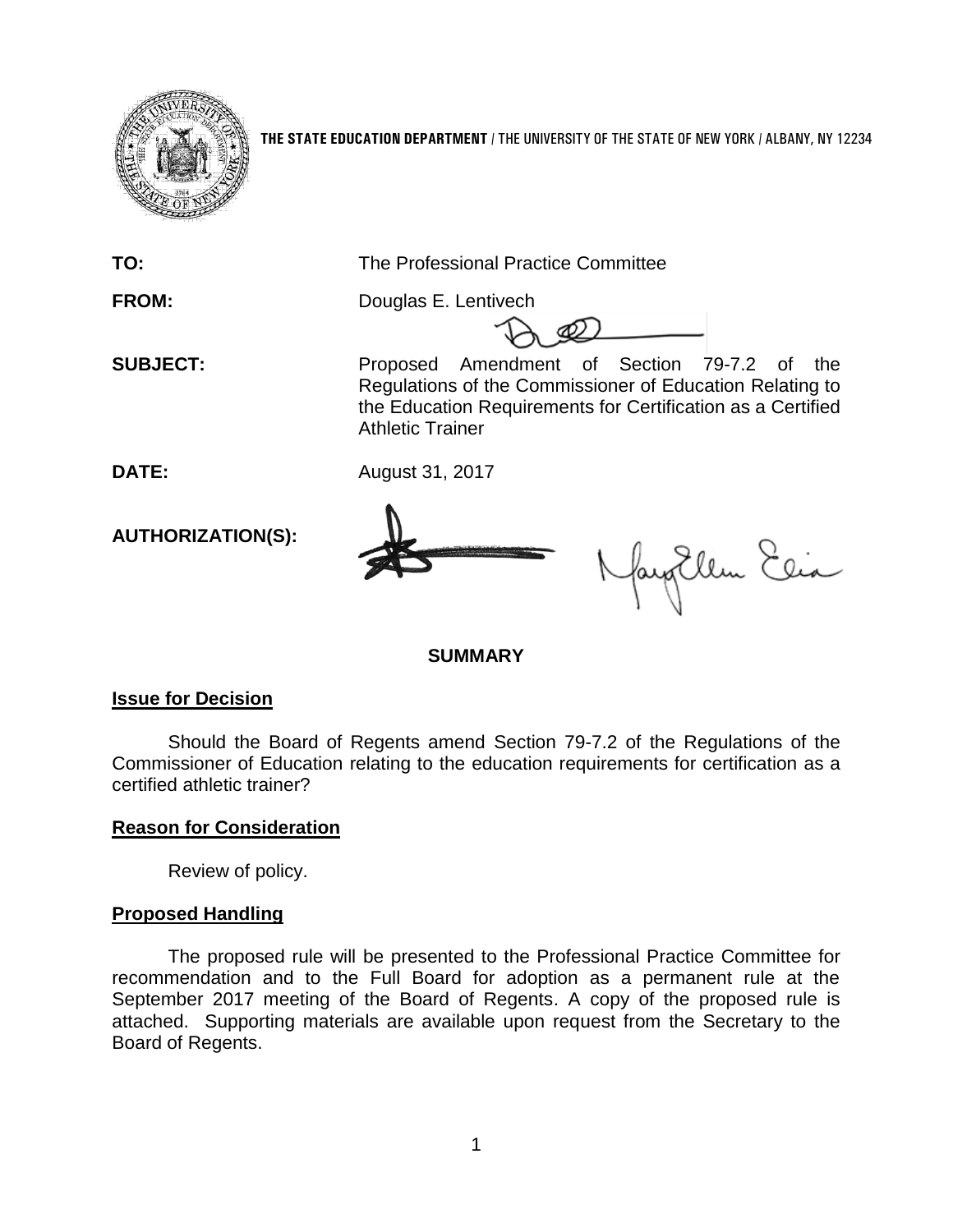### **Procedural History**

The proposed amendment was discussed by the Professional Practice Committee at the May 2017 Board of Regents meeting. A Notice of Proposed Rule Making was published in the State Register on May 24, 2017 for a 45-day public comment period. The Department received no comments on the proposed amendment. Therefore, an Assessment of Public Comment is not required and no changes to the proposed amendment are recommended at this time.

#### **Background Information**

Athletic training is the application of the principles and procedures for managing athletic injuries, which includes preconditioning, conditioning, and reconditioning activities. Certified athletic trainers work under the supervision of licensed physicians to provide services to individuals who have suffered athletic injuries. Certified athletic trainers manage athletic injuries and illnesses such as sprains, strains, contusions, and postsurgical reconditioning.

Currently, under section 79-7.2 of the Regulations of the Commissioner of Education, there are two pathways that applicants for certification as a certified athletic trainer can choose to satisfy the education requirements. Pursuant to section 79-7.2(a) of the Regulations of the Commissioner of Education, pathway one requires the applicant to present satisfactory evidence of completing a program in athletic training leading to the baccalaureate degree, its equivalent or a higher degree that is either registered by the Department pursuant to section 52.27 of the Regulations of the Commissioner of Education, or accredited by an acceptable accrediting agency, or the equivalent of such a registered or accredited program.

Under section 79-7.2(b) of the Regulations of the Commissioner of Education, pathway two requires the applicant to present satisfactory evidence of completing a program, other than a program described in section 79-7.2(a) of the Regulations of the Commissioner of Education, that leads to the baccalaureate degree, its equivalent or a higher degree, and includes or is supplemented by didactic course work and clinical experience that meet the requirements to become certified by an acceptable United States certifying body at the time such course work and clinical experience are completed, provided that the following requirements are met: (1) the applicant has completed at least 1,500 hours of clinical or work experience in the practice of athletic training, as defined in Education Law §8352, that provided the applicant with an equivalent type of experience to the clinical experience obtained in a practicum offered within a program of athletic training registered pursuant to section 52.27 of the Regulations of the Commissioner of Education; and (2) the applicant has completed at least 12 semester hours or its equivalent of postsecondary course work at a level that is equivalent to that offered in a program registered pursuant to section 52.27 of the Regulations of the Commissioner of Education in the professional athletic training content area, as defined in section 52.27(a)(3) of the Regulations of the Commissioner of Education; and (3) the applicant has completed at least nine semester hours or its equivalent of postsecondary course work at a level that is equivalent to that offered in a program registered pursuant to section 52.27 of the Regulations of the Commissioner of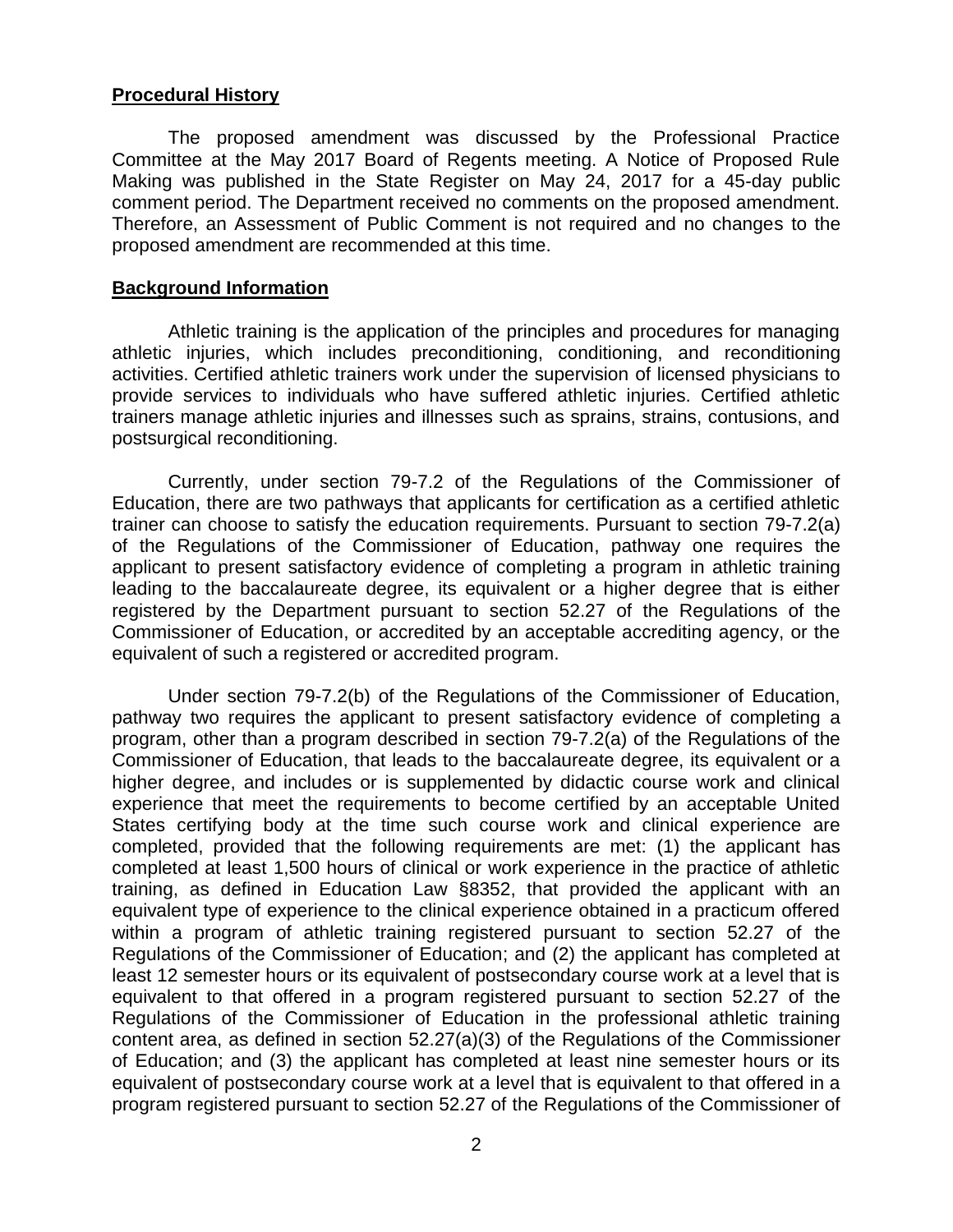Education in the human biological and physical sciences and social and behavioral sciences content area, as defined in section 52.27(a)(2) of the Regulations of the Commissioner of Education.

However, since promulgation of section 79-7.2 in the 1990s, the athletic training profession's standardized education and national certification requirements have evolved to the point where the education requirements of pathway two no longer reflect the national education standards for certification as a certified athletic trainer. Presently, in order to sit for the national certification examination and achieve national certification, individuals must have a baccalaureate degree in athletic training or higher, in addition to other requirements. However, as detailed above, pathway two allows individuals who do not have baccalaureate degrees in athletic training to meet the education requirements for New York certification as a certified athletic trainer, if they have a baccalaureate or higher degree, and meet other specified requirements.

Additionally, after years of analysis, leaders of the key athletic training organizations nationally represented in the Athletic Training Strategic Alliance, have recently decided to change the national certification requirements to a master's degree in athletic training. The Athletic Training Strategic Alliance includes the National Athletic Trainers' Association (NATA), the NATA Research & Education Foundation (NATA Foundation), the Commission on Accreditation of Athletic Training Education (CAATE), and the Board of Certification for the Athletic Trainer (BOC). This new educational standard for national certification becomes effective in 2022.

Due to the aforementioned changes in the athletic training profession, there is a potential risk that, by continuing to allow individuals with a baccalaureate degree in programs other than athletic training to obtain New York State certification, New Yorkers who receive services from such individuals might receive a lower standard of care than they would receive from an individual who obtained New York State certification under pathway one and/or from individuals licensed or certified in other states or under the national certification standards.

The proposed amendment to section 79-7.2 of the Regulations of the Commissioner of Education addresses this situation by eliminating, by July 1, 2022, pathway two for certification as a certified athletic trainer.

Moreover, today, virtually all applicants for certification as a certified athletic trainer in New York are certified under pathway one, which requires applicants to be educated in a program in athletic training leading to the baccalaureate degree, its equivalent or a higher degree that is either registered by the Department or accredited by an acceptable accrediting agency, or the equivalent of such a registered or accredited program. In fact, since 2012, no applicant has obtained certification as a certified athletic trainer in New York State under pathway two. Therefore, the proposed amendment's elimination of pathway two, by July 1, 2022, is not anticipated to impact demand for registered athletic training programs in New York State. Similarly, the proposed amendment's elimination of pathway two is expected to have little or no impact on higher education institutions that do not have registered athletic training programs, and their students who may aspire to become athletic trainers, because, as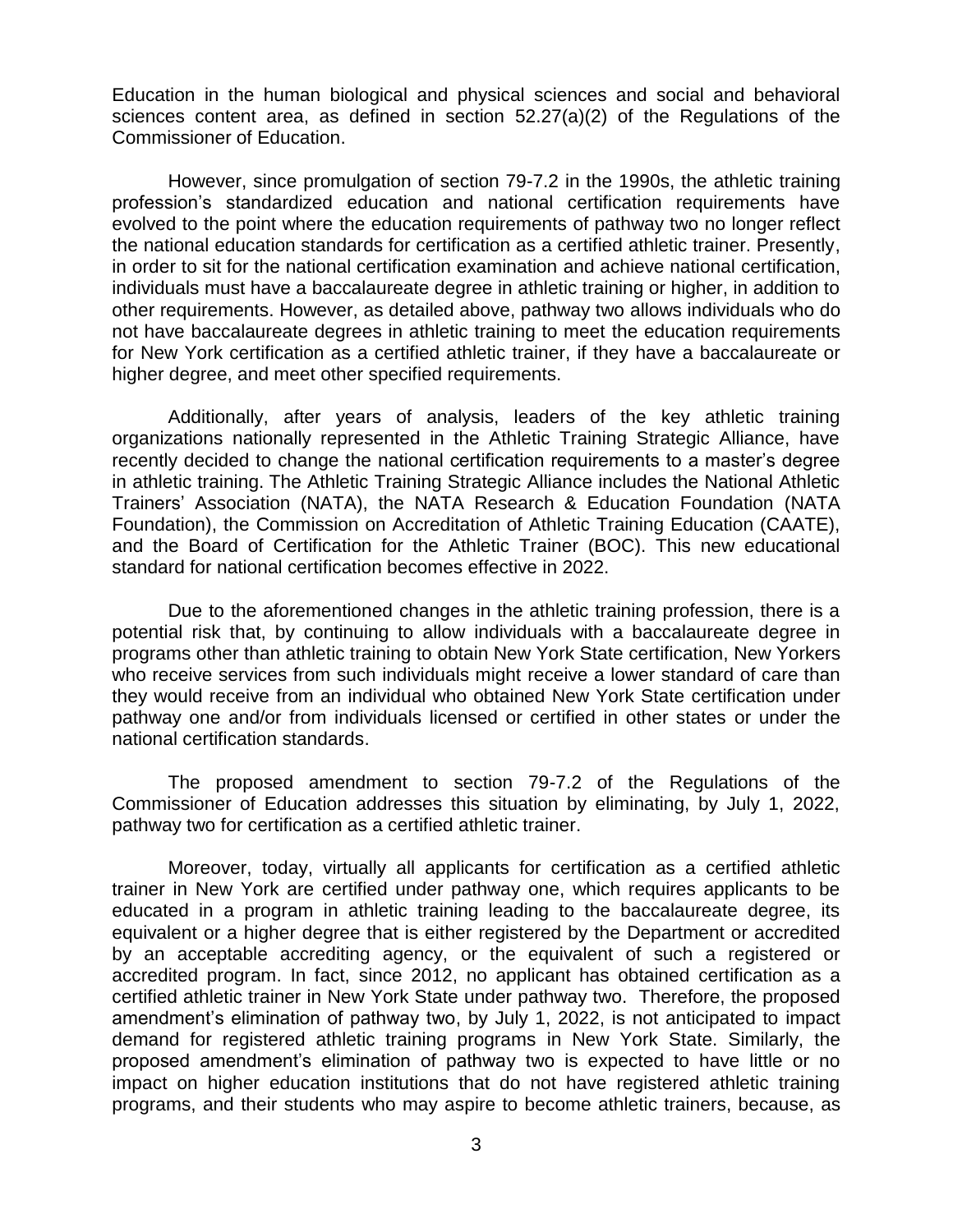stated above, few if any applicants have applied for certification as a certified athletic trainer under this pathway in several years and there is no indication that this trend will reverse itself. Thus, the proposed amendment's elimination of pathway two is expected to have little or no impact on the number of certified athletic trainers in New York State.

The proposed amendment's elimination of pathway two, which is already rapidly becoming obsolete due to changes in the athletic training profession, would enhance public protection by ensuring that, as of July 1, 2022, all applicants for certification as certified athletic trainers meet the current national education standards for such certification. The five-year phase-in period for the elimination of pathway two will help ensure that any individuals who are currently in the process of obtaining certification under this pathway will have an opportunity to do so. However, based on the information above, at this point in time, there may be few, if any, such individuals impacted. As of July 1, 2022, all applicants for certification as certified athletic trainers will be required to satisfy the education requirements of pathway one, which requires applicants to present satisfactory evidence of completing a program in athletic training leading to the baccalaureate degree, its equivalent or a higher degree that is either registered by the Department, or accredited by an acceptable accrediting agency, or the equivalent of such a registered or accredited program.

### **Related Regents Items**

May 2017: Proposed Amendment of Section 79-7.2 of the Regulations of the Commissioner of Education Relating to the Education Requirements for Certification as a Certified Athletic Trainer.

#### **Recommendation**

It is recommended that the Board of Regents take the following action:

VOTED: That subdivision (b) of section 79-7.2 of the Regulations of the Commissioner of Education be amended, as submitted, effective September 27, 2017.

#### **Timetable for Implementation**

If adopted at the September 11-12, 2017 Regents meeting, the proposed rule will take effect on September 27, 2017.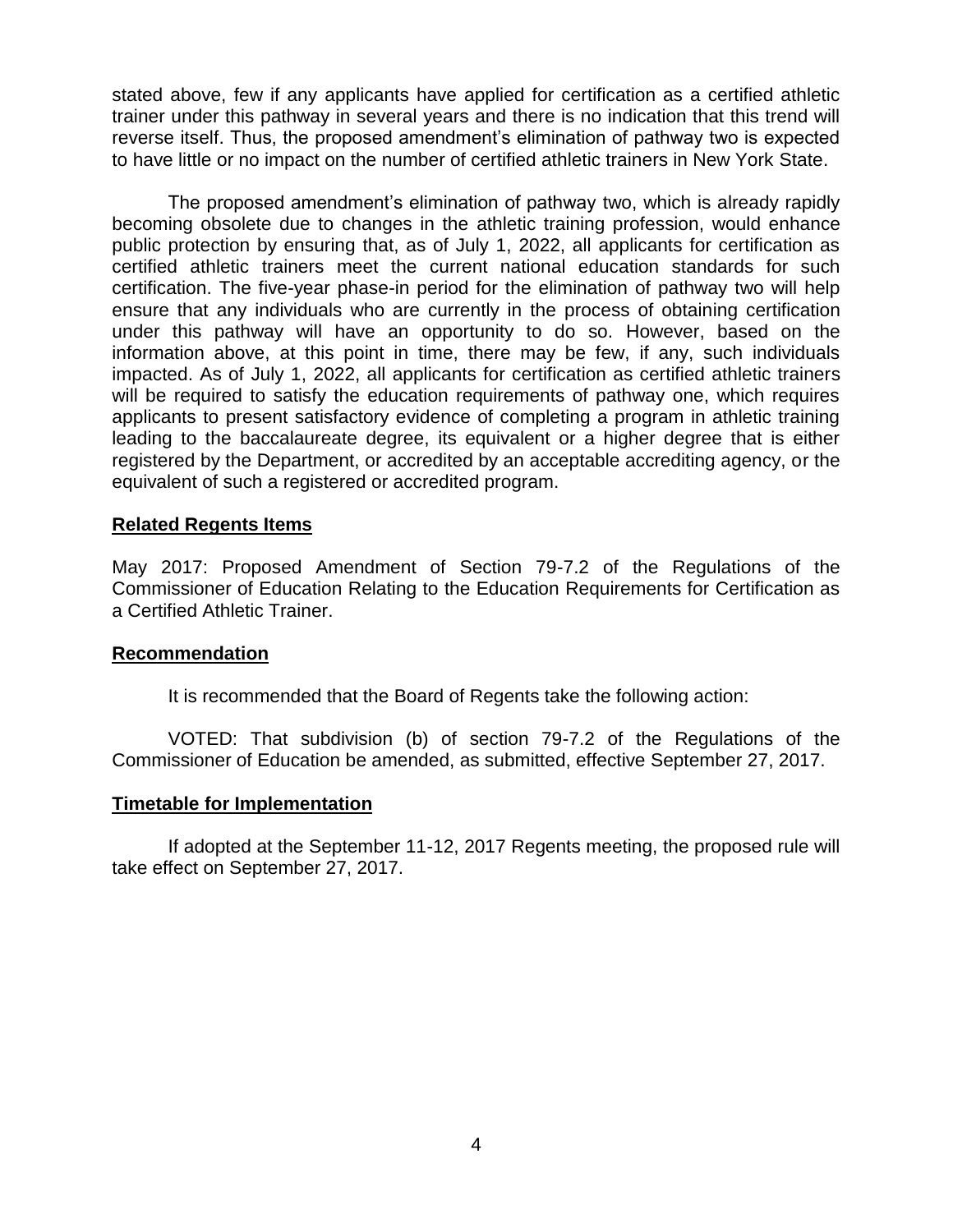#### AMENDMENT TO THE REGULATIONS OF THE COMMISSIONER OF EDUCATION

Pursuant to sections 207, 6504, 6507, and 8355 of the Education Law

Section 79-7.2 of the Regulations of the Commissioner of Education is amended, as follows:

79-7.2 Education requirements.

To meet the professional education requirements for certification in this State, the applicant shall present satisfactory evidence of completing:

(a) a program in athletic training leading to the baccalaureate degree, its equivalent or a higher degree that is either registered by the department pursuant to section 52.27 of this Title, or accredited by an acceptable accrediting agency, or the equivalent of such a registered or accredited program; or

(b) a program, completed before July 1, 2022, other than a program described in subdivision (a) of this section, that leads to the baccalaureate degree, its equivalent or a higher degree, and includes or is supplemented by didactic course work and clinical experience that meet the requirements to become certified by an acceptable United States certifying body at the time such course work and clinical experience are completed, provided that the following requirements are met:

(1) the applicant has completed at least 1,500 hours of clinical or work experience in the practice of athletic training, as defined in section 8352 of the Education Law, that provided the applicant with an equivalent type of experience to the clinical experience obtained in a practicum offered within a program of athletic training registered pursuant to section 52.27 of this Title; and

(2) the applicant has completed at least 12 semester hours or its equivalent of postsecondary course work at a level that is equivalent to that offered in a program

5